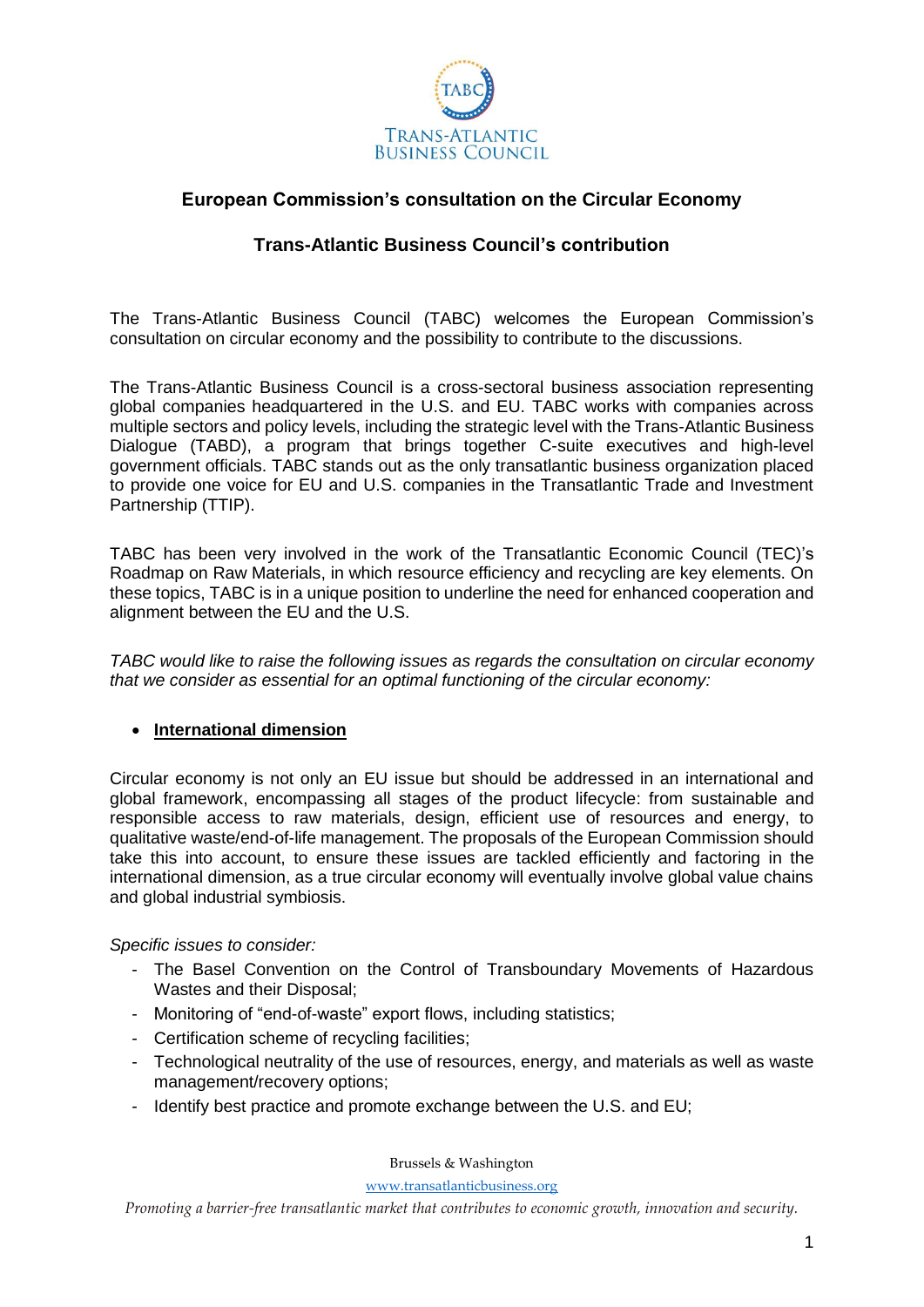

- Commitment to promote international standards;
- Recognition of functional equivalent standards to prevent unnecessary duplication.

### **Access to raw materials**

Achieving a circular economy can secure access to secondary raw materials and reduce extraction of and dependence on imports of primary raw materials.

#### *Specific issues to consider:*

- Secure cost-efficient access to secondary raw materials as a complementary approach to mining and resource-efficient manufacturing and use of materials;
- Facilitate transport and transboundary movement of waste between global network of enterprises active in collection, recycling and final material recovery so that such resources reach quality recyclers for proper treatment;
- Recycling is a key solution to access secondary raw materials, especially critical raw materials. Such processes and treatments should be undertaken using quality criteria and globally recognized standards where available (including assessment, testing and analysis) to support trade and to ensure beneficial environmental, health and safety, and technical performance impacts;
- We believe that one-size-fits-all policy requirements will not be effective in a circular economy model, as markets for secondary raw materials and fiscal advantages such as VAT reduction for certain secondary raw materials will not work for all materials due to their properties;
- The EU should push for the creation of a Single Market of secondary raw materials, instead of having a fragmented approach with 28 different waste management infrastructures;
- Responsible sourcing is another aspect linked to the access of sustainable raw materials. It is important to take into account and give support to existing schemes such as the OECD Due Diligence Guidance or voluntary industry schemes.

### **Product design**

A number of measures are important to promote the circular economy principles in product design.

*Specific issues to consider:*

- Promote or enable the use of economic incentives for eco-innovation and sustainable product design;
- Apply a holistic perspective and full life cycle approach rather than considering isolated resource efficiency aspects only at the end of the life of a product;
- Promote the development of international voluntary consensus standards on sustainable product design;

Brussels & Washington

[www.transatlanticbusiness.org](http://www.transatlanticbusiness.org/)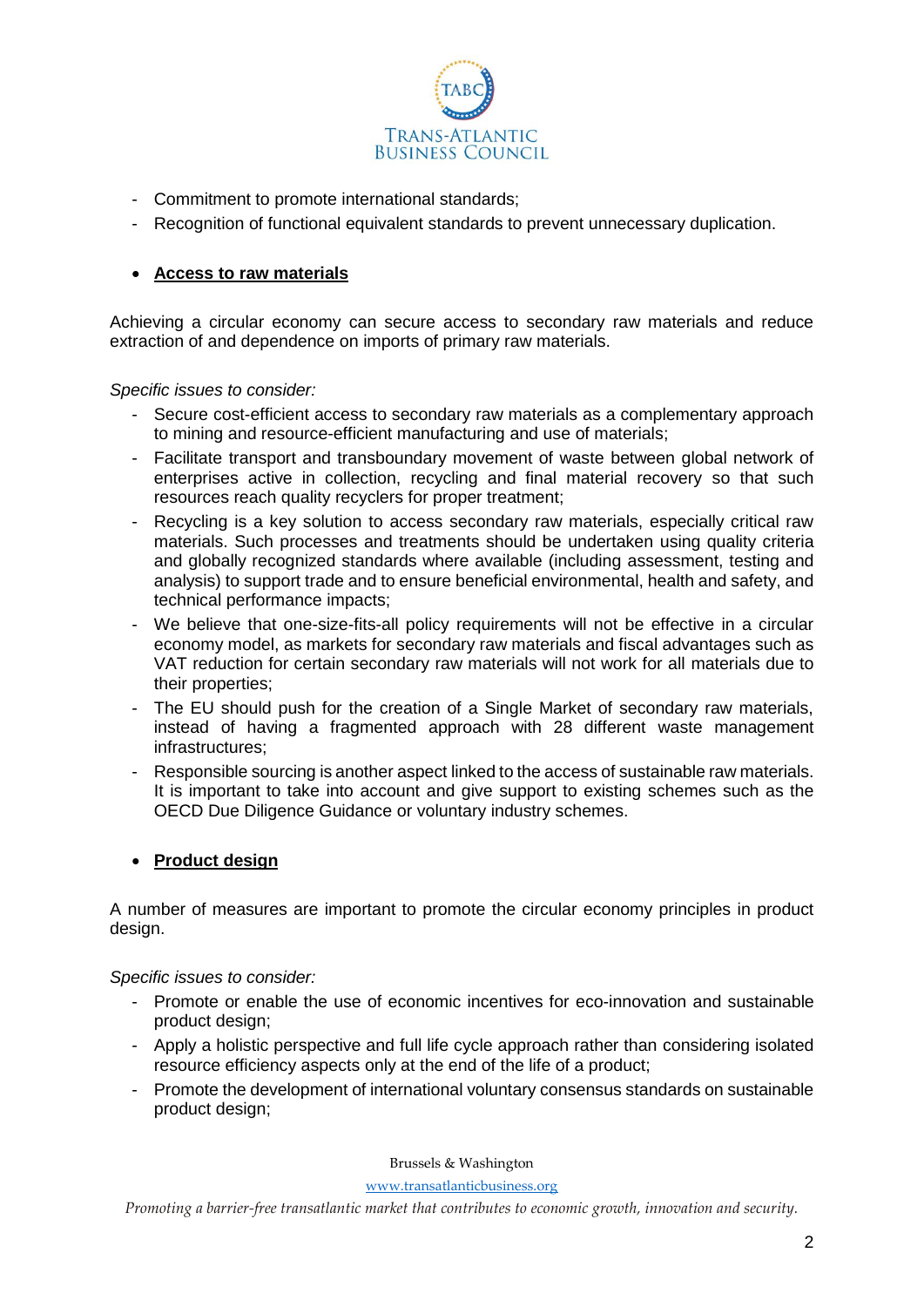

- Take into account the lifecycle cost of products, to try to reduce losses during one product lifecycle.

## **Extended Producer Responsibility (EPR) schemes**

*Specific issues to consider:*

- Ensure that the existing requirements are fulfilled in all EU Member States, observing the principle of subsidiarity;
- Implement harmonized minimal operating conditions for EPR schemes with clear and transparent roles and responsibilities of all actors accountable for their part of waste management;
- Undertake actions for consumer information and ensure an effective interplay between the public administration and disposal industry suitable to reach the desired goals;
- The producer responsibility under the existing waste law is already highly exacting. A tightening of producer responsibility—leading to the producer bearing the full end-of-life management costs—would be disproportionate, detrimental to competition, and stand in contradiction to the polluter-pays-principle.

### **Consistency with existing EU legislation**

The consistency with existing EU legislation is part of the enabling factors for a circular economy.

#### *Specific issues to consider:*

- Consistency of implementation across Member States;
- Avoidance of overlaps and enforcement of existing legislation before creating additional requirements;
- Work towards a coherent EU product policy framework, based on harmonized methodologies and lifecycle approaches;
- A level-playing field is needed for primary and secondary raw materials. There must be also no legal grey areas for secondary raw materials;
- Waste legislation already includes numerous bureaucratic obligations. Additional bureaucratic requirements bring no additional ecological value and constitute burdens on the economy and industry.

### **Funding for R&D**

#### *Specific issues to consider:*

- Encourage better R&D coordination between regions and Member States;
- Provide better EU funding opportunities and synergies for circular economy innovation projects;

Brussels & Washington

[www.transatlanticbusiness.org](http://www.transatlanticbusiness.org/)